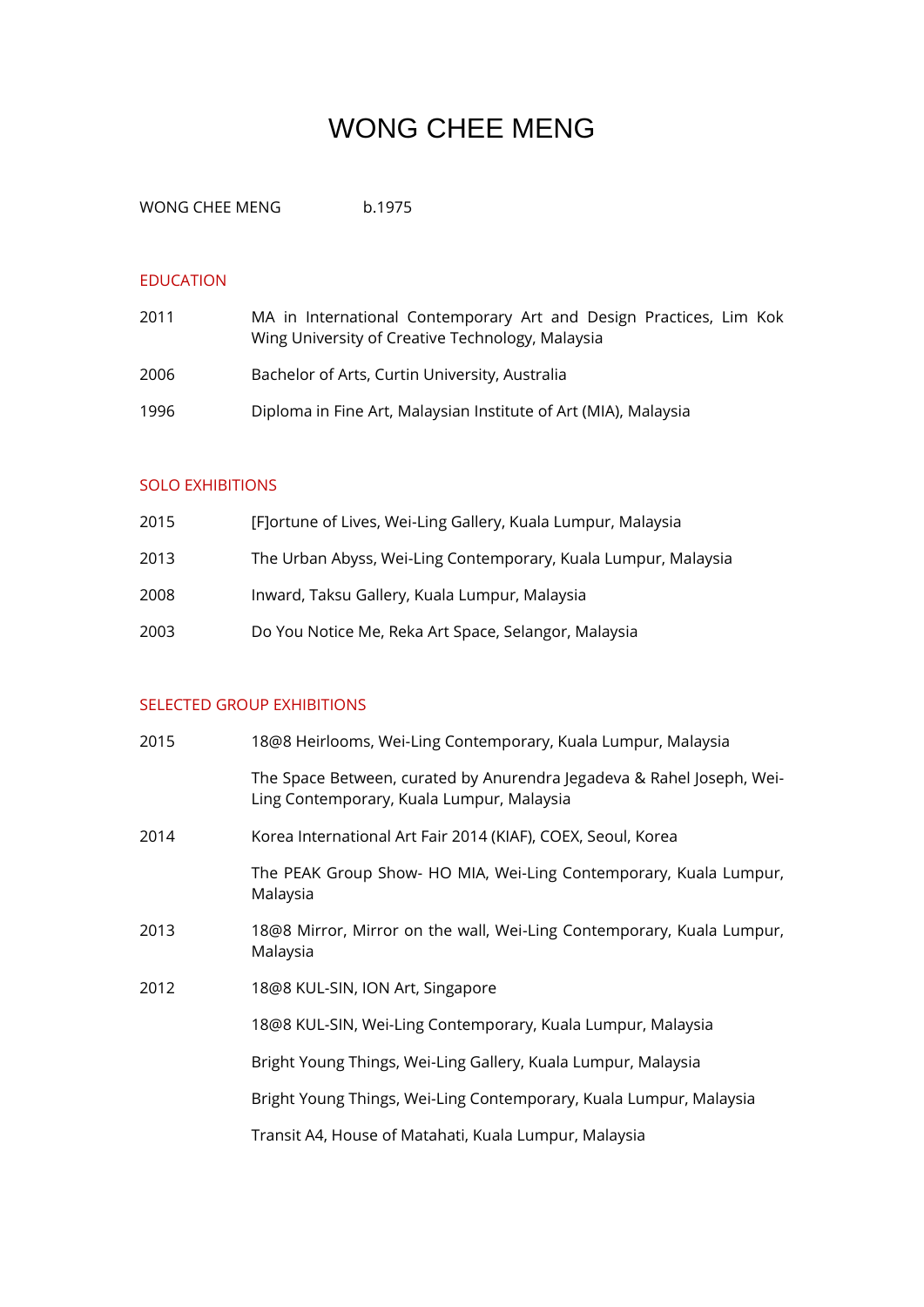|      | Southeast Asia Art Group Exchanged Residency (SAGER), Perahu Art<br>Connection Art Space, Yogyakarta, Indonesia.     |
|------|----------------------------------------------------------------------------------------------------------------------|
|      | Southeast Asia Art Group Exchanged Residency (SAGER), House of<br>Matahati, Kuala Lumpur, Malaysia                   |
| 2011 | Art Caged, Wei-Ling Contemporary, Kuala Lumpur, Malaysia                                                             |
|      | What's Your Porn?, Wei-Ling Gallery, Kuala Lumpur, Malaysia                                                          |
|      | Absolut 18@8, Wei-Ling Gallery, Kuala Lumpur, Malaysia                                                               |
| 2010 | 18@8 Save The Planet, Kuala Lumpur, Wei-Ling Gallery, Kuala Lumpur,<br>Malaysia                                      |
|      | A Meter Perspective, House of Matahati, Kuala Lumpur, Malaysia                                                       |
|      | Malaysia Boleh, Taksu Gallery, Kuala Lumpur, Malaysia                                                                |
|      | Anniversary Show 2009/2010, Pace Gallery, Kuala Lumpur, Malaysia                                                     |
| 2009 | Iskandar Malaysia Contemporary Art Show 2009 (IMCAS), Danga City Mall,<br>Johor, Malaysia                            |
|      | FAB 4, Taksu Gallery, Kuala Lumpur, Malaysia                                                                         |
|      | Art Singapore 2009, Singapore                                                                                        |
| 2008 | Inward, Taksu Gallery, Kuala Lumpur, Malaysia                                                                        |
|      | Locals Only, Taksu Gallery, Kuala Lumpur, Malaysia                                                                   |
|      | Peninsula & Island, Taksu Gallery, Kuala Lumpur, Malaysia                                                            |
|      | Exhibition # 3, Artist in Residency Program Exhibition, One Menerung,<br>Kuala Lumpur, Malaysia                      |
| 2007 | Exhibition # One, Artist in Residency Program Exhibition at ABN AMRO<br>Building, Penang, Malaysia                   |
|      | Force Of Nature, Darling Muse, Kuala Lumpur, Malaysia                                                                |
|      | 18@8 2007, Wei-Ling Gallery, Kuala Lumpur, Malaysia                                                                  |
| 2006 | Kata Di Kota: A Malaysia Exhibition of Contemporary Art in Cuba: In<br>conjunction with the 9th Havana Biennale 2006 |
|      | Merdeka Sculpture Exhibition, National Art Gallery, Malaysia                                                         |
|      | Feed Me WWF Charity Show, Rimbun Dahan Art Gallery, Malaysia                                                         |
| 2005 | Anniversary Show, Darling Muse, Kuala Lumpur, Malaysia                                                               |
| 2003 | Thinking Spaces, Soka Gakai Tower, Kuala Lumpur, Malaysia                                                            |
|      | Do You Notice Me, Reka Art Space, Selangor, Malaysia                                                                 |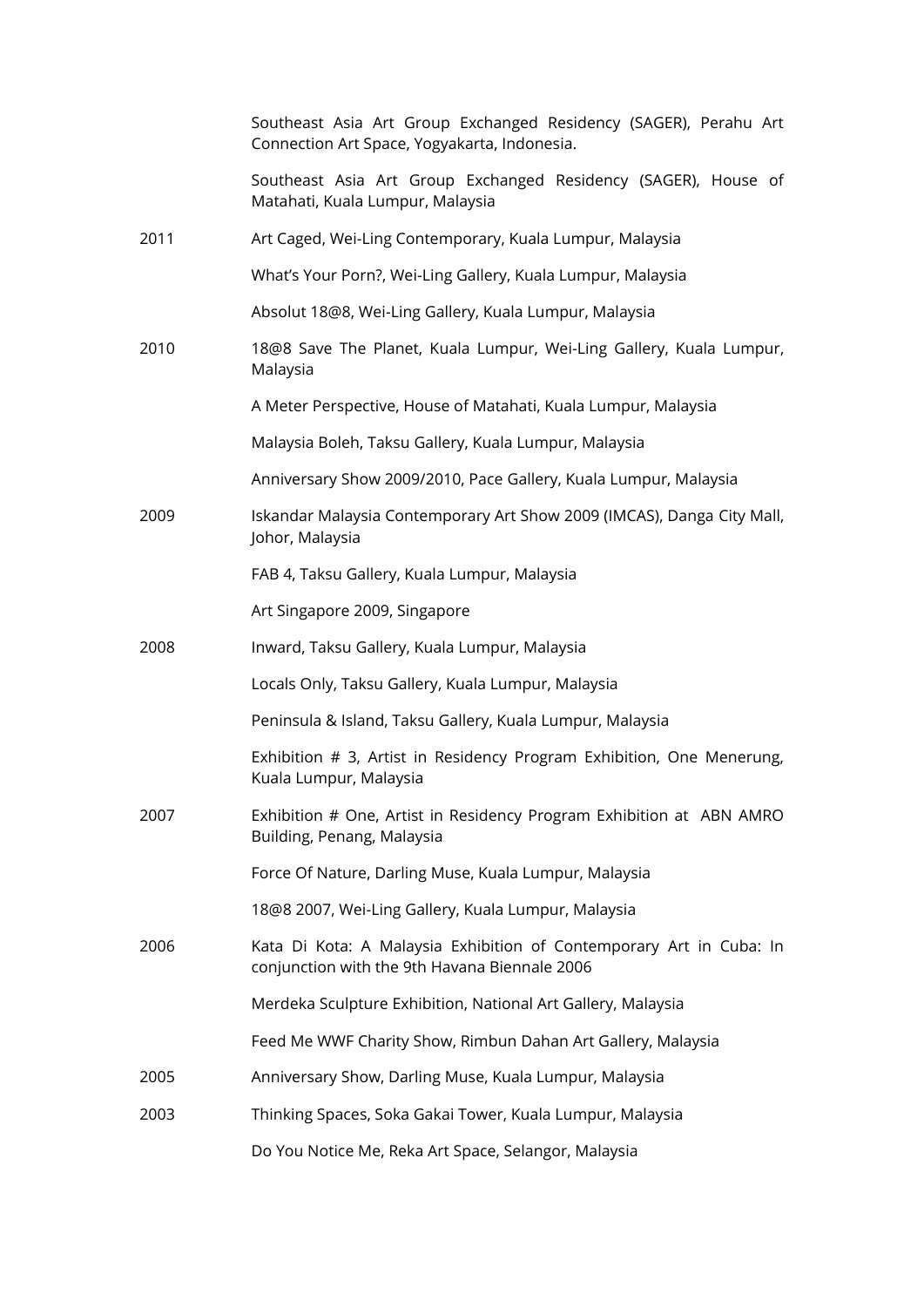| 2002 | Chow Kit Festival, Kuala Lumpur, Malaysia                                                        |
|------|--------------------------------------------------------------------------------------------------|
| 2001 | Malaysia Still Life, Valentine Willie Fine Art, Kuala Lumpur, Malaysia                           |
|      | Open Show 2001, National Gallery, Kuala Lumpur, Malaysia                                         |
|      | Civilization Dialogue - International Art Exhibition, Metro Fine Art, Kuala<br>Lumpur, Malaysia  |
| 2000 | SAN, a cash and carry art exhibition, Wan Gallery, Kuala Lumpur, Malaysia.                       |
|      | Langkawi International Festival Of Arts (LIFA), Ibrahim Hussien Museum,<br>Langkawi, Malaysia    |
| 1999 | Human Expression, Valentine Willie Fine Art, Kuala Lumpur, Malaysia                              |
| 1998 | Coming Together, Pelita Hati Gallery, Kuala Lumpur, Malaysia                                     |
|      | Gema: Resonance (Malaysia Contemporary Art Exhibition), Manes Gallery,<br>Prague, Czech Republic |
|      | 13th Asian International Art Exhibition, National Art Gallery, Malaysia                          |
| 1997 | 14 Expression, Graduation Show, Malaysian Institute of Art, Kuala Lumpur,<br>Malaysia            |
|      | Pekan Seni Ipoh II, Town Hall, Ipoh, Perak, Malaysia                                             |
|      | Wu Group Exhibition, Wan Gallery, Kuala Lumpur, Malaysia                                         |
|      | 12th ASIAN International Art Exhibition, Macau                                                   |
| 1996 | Young Talent 96, Bank Negara, Kuala Lumpur, Malaysia.                                            |
|      | Construction Workshop, Malaysian Institute of Art, Kuala Lumpur,<br>Malaysia                     |
|      | Malaysian Young Contemporary 96, National Gallery, Kuala Lumpur,<br>Malaysia                     |

#### AWARDS

1996 Merit Award, Malaysian Institute of Art, Kuala Lumpur, Malaysia

#### ARTIST RESIDENCY PROGRAM

- 2015 Kuandu Residency Program, Kuandu Museum of Fine Arts, Taipei, Taiwan
- 2012 SAGE Residency is co-organized by TENGGARA Artland, SAGEJOGJA (Indonesia) and Projectspace Pilipinas (Philippines)